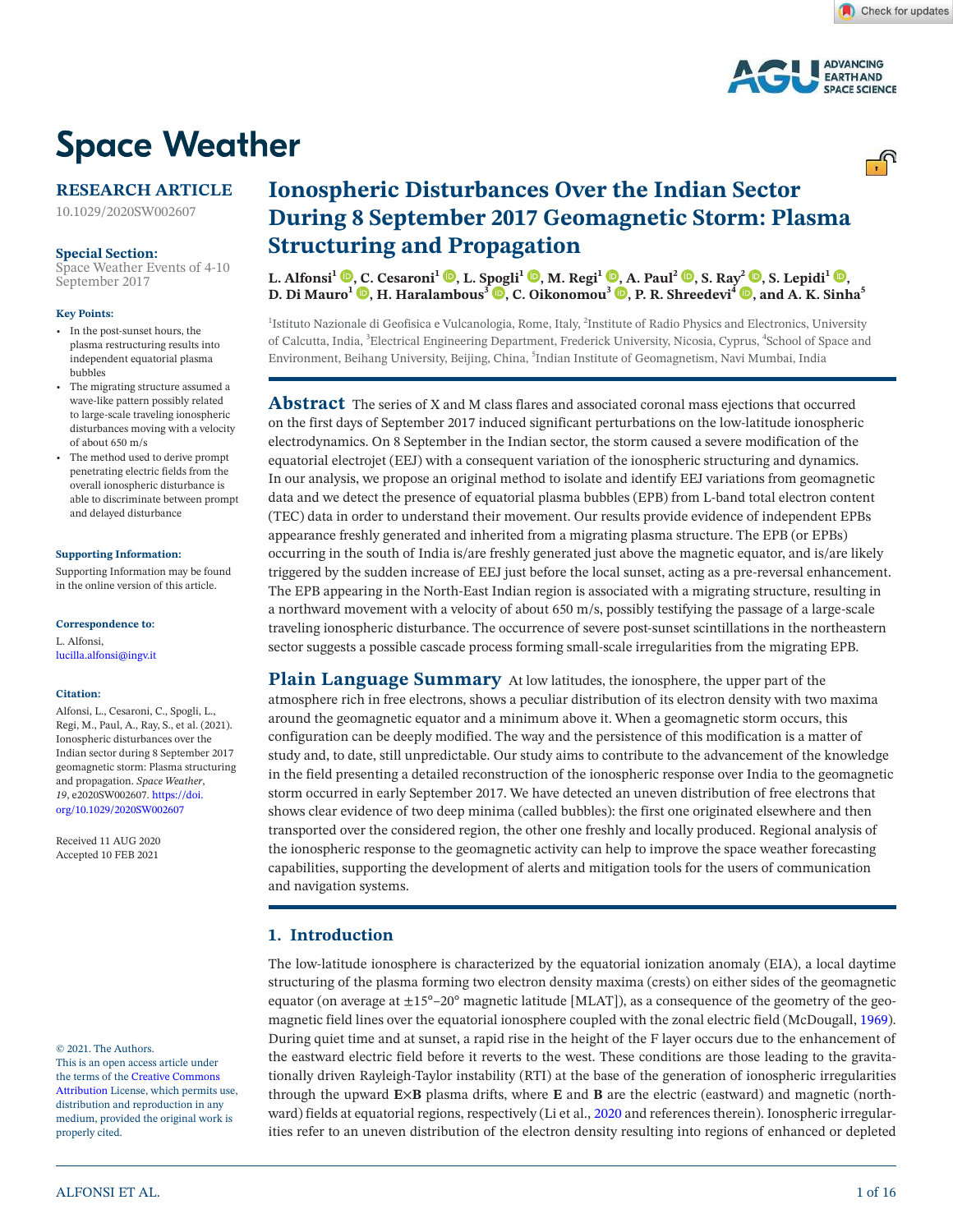

concentration of free electrons. The sizes of irregularities cover a wide range. Generally, at low latitudes smaller scale irregularities (cm to km scale) (Tsunoda, 1980) are embedded into larger structures, known as equatorial plasma bubbles (EPB, 50–1,000 km scale), manifesting as large depletions of electron density (Abdu, 2019 and references therein). Historically, the low latitude small-scale irregularities have been firstly observed as F region echo spreading on ionograms (Booker & Wells, 1938) and, for this reason, some authors refer to them as equatorial spread F (ESF) (Martinis et al., 2005 and references therein). During geomagnetic disturbed conditions, the RTI growth rate can be significantly modified by prompt penetrating electric fields (PPEF) coming from the magnetosphere and by the longer-lived effects due to the thermospheric winds and composition modifications caused by Joule heating in the polar cap (disturbance dynamo electric field [DDEF]) (Fejer, 1991; Prölss, 1995; Shreedevi et al., 2016). In this framework, it is fundamental to investigate the EEJ variations from the local geomagnetic data to learn about the interplay between PPEF and the DDEF. The overall effect of such interplay can lead to a suppression or an increase of post sunset EPBs formation (Scherliess & Fejer, 1997), with a consequent inhibition or exacerbation of ionospheric scintillations (Basu et al., 2001; Biktash, 2004). Storm effects include the appearance of large-scale traveling ionospheric disturbances (LSTIDs), generally caused by traveling atmospheric disturbances (TADs) generated by the sudden Joule heating of the upper atmosphere occurring at auroral latitudes during the storm and mainly due to electric current dissipation (Zakharenkova et al., 2016, and references therein). The effect of geomagnetic storms on the low latitude ionosphere is longitudinally dependent, being strictly correlated to the local time (LT) at which the onset and the main phase of the storm occur (Aarons, 1991; Biktash, 2004). The ionosphere in the Asian sector was significantly affected in the time interval between 7 and 10 September 2017 (Aa et al., 2018, 2019; Jin et al., 2018). Our focus is given to a regional analysis of the ionospheric irregularities appearing at the northern crest of EIA in the Indian sector through the analysis of data acquired by ground based instruments, opportunely combined to provide insight on the local ionospheric response to the storm. In particular, the paper reports the results obtained by using Global Positioning System (GPS) and Global Navigation Satellite System (GNSS) data to reconstruct the TEC and the scintillation variability, and the analysis of ground-based magnetometer data to study the modification of the EEJ. The novel contribution of our work stands in an original method to isolate and identify the EEJ variations from the geomagnetic data and an in-depth analysis of EPB detection and movement from L-band TEC data. Our original approach led to an unprecedented detailed picture of EPB formation and propagation in the considered sector.

# **2. The Storm on 8 September 2017**

In the Sun-Earth interaction, the ionosphere is directly affected by enhanced X-ray and UV radiation flux, mainly occurring during solar flare events, and by the injection of mass and energy from the solar wind following coronal mass ejections (CMEs), which can suddenly modify the electron content leading to the modification of the ionospheric electrodynamics at low latitudes (e.g., Rastogi et al., 1997, 1999; Villante & Regi, 2008). These conditions are monitored by using measurements of the interplanetary magnetic field (IMF) and solar wind (SW) parameters as probed by instrumentation onboard spacecraft in the upstream region, time-shifted to the bow shock nose, provided at 5 min time resolution by OMNI database and available on CDAWeb (https://cdaweb.gsfc.nasa.gov/index.html/). Additional information derived from the measurement of the solar X-ray spectrum in two broad energy bands 1–8 (XL) and 0.5–4 (XS) Å have been provided by the Solar X-ray Sensor (XRS) (Bornmann et al., 1996) at 1 min time resolution, part of the Space Environment Monitor instrumental package, installed on board GOES 13 geosynchronous satellite (https:// satdat.ngdc.noaa.gov/).

The geospace conditions in the time interval 4–10 September 2017 are summarized in Figure 1. It shows the SW pressure  $P_{SW}$  (panel a) and the radial component of velocity  $V_{SW}$  (panel b), the z-component of the IMF (B<sub>z</sub>, panel c), the dawn-dusk (y) component of the interplanetary electric field (IEF) computed as  $E_y = -V_{SWBz}$  (panel d) and the X-ray flux (panel e). At ground, the parameters considered here are the equatorial electric field variation (ΔEEF) (panel f), the Sym-H index (panel g) and the AL/AU indices (panel h) provided by the Kyoto World Data Center (http://wdc.kugi.kyoto-u.ac.jp/) at 5-min time resolution; finally, the Joule heating *J*h at high latitudes is shown in panel i. In all panels the sunset times at the location and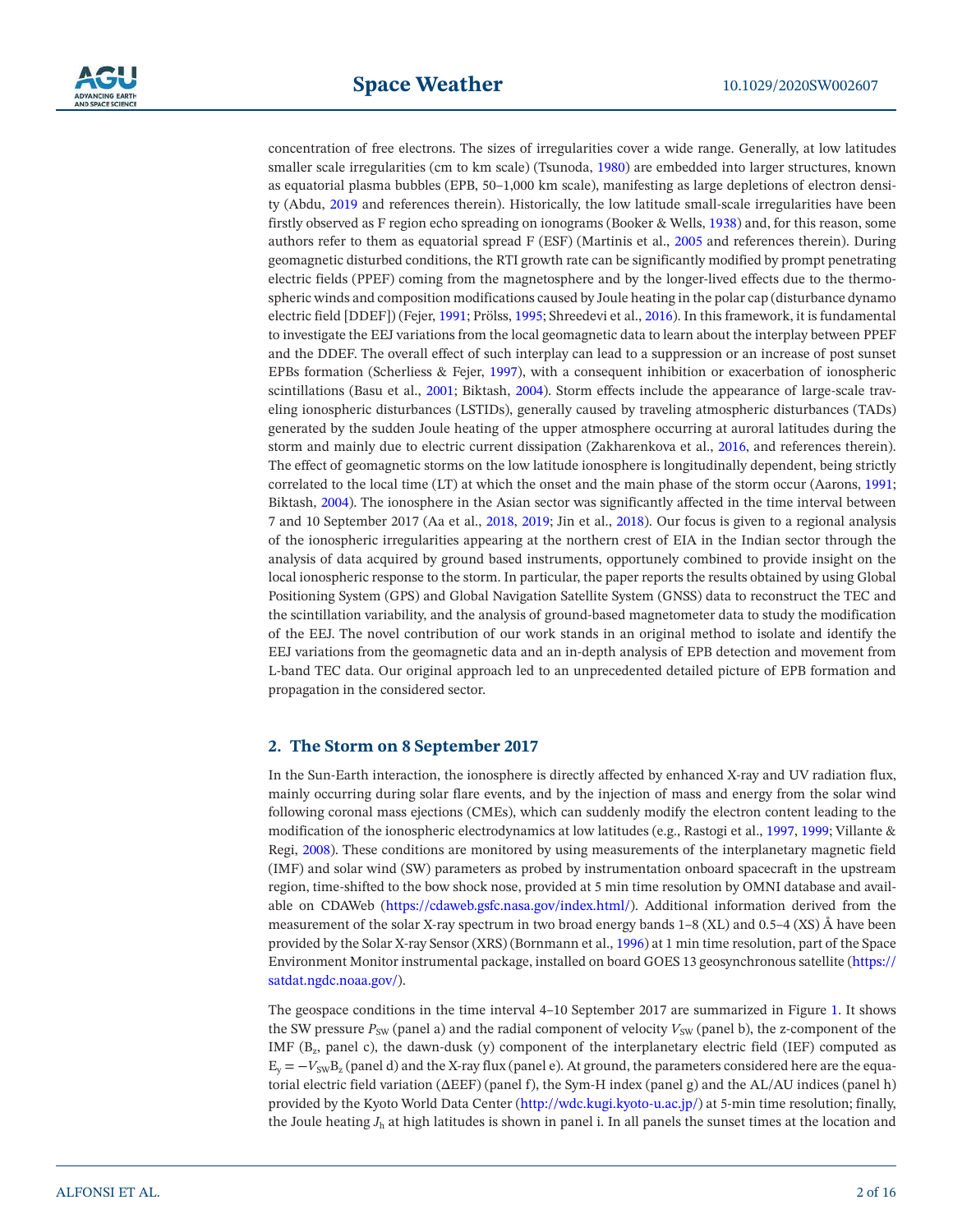# **Space Weather**





**Figure 1.** From top to bottom: time series of the solar wind dynamic pressure  $P_{SW}$ , panel (a), the radial component of the solar wind velocity  $V_{\text{SW}}$ , panel (b), the southward interplanetary magnetic field component B<sub>z</sub>, panel (c), the duskward component Ey of Interplanetary Electric Field (panel d), solar X-ray fluxes in two broad energy bands 1–8 (XL) and 0.5-4 (XS) Å (panel e), the estimated variations of equatorial electric field adjusted for the local time of Indian sector ΔEEF, panel (f), the Sym-H index (panel g), the auroral indices AL and AU (panel h) and the Joule heating (*J*h) estimated for the Northern (red) and Southern (black) polar caps (panel i). Yellow numbers in panel (e) mark solar flares responsible of SFEs in the Indian sector (see Figure 3). The sudden impulse (SI) and the sudden storm commencement (SSC) are marked with cyan vertical lines in all panels; the recovery phase (RP) is also indicated. In all panels the sunset times at the location and days under investigation at 120 km (13:15 UT, ∼18:15 LT for the selected sector) are indicated with vertical gray dashed lines.

days under investigation at 120 km (13:15 UT, ∼18:15 LT for the selected sector) are indicated with vertical gray dashed lines.

ΔEEF provides a measure of the disturbance to EEF driven by PPEF effect and was estimated by using the empirical model of Manoj and Maus (2012) (see also Manoj et al., 2006, 2008, 2013) by applying a digital filter on  $E_y$  measurements and by taking into account the LT scale factor for the Indian sector. The  $J_h$  was estimated as the average of the local Joule heating *j* over the entire polar cap, for each hemisphere. The value of *j* was computed every 20 min on a grid of 1° latitude  $\times$  1° longitude over the polar cap region (from 60°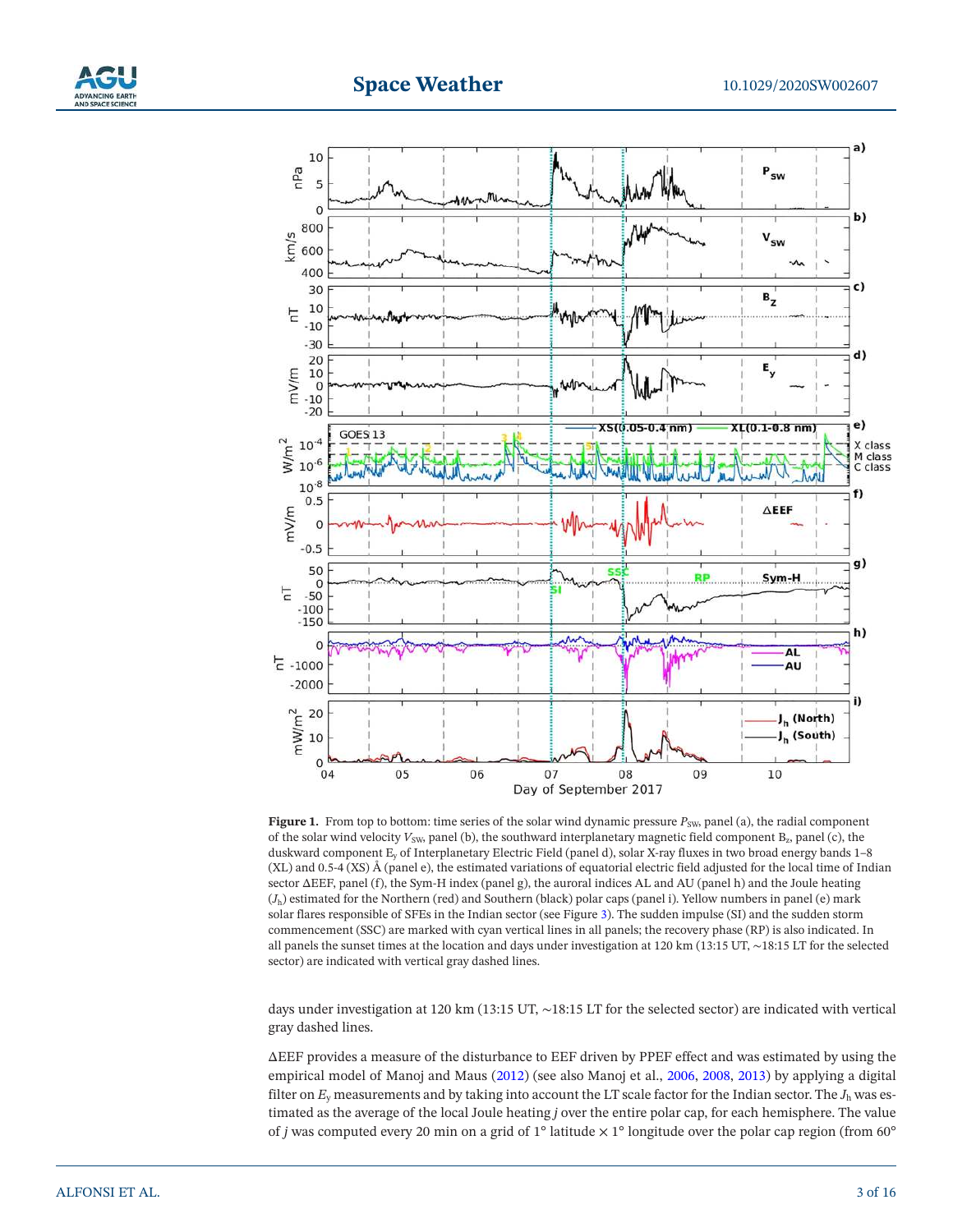to 90° N/S) by using the empirical ionospheric dynamic model W05 (Weimer 2005a, 2005b) on 1-h averaged IMF/SW parameters.

The main source of the storm under investigation was the Active Region AR2673, which produced four X-class (X-ray flux >10<sup>-1</sup> mW/m<sup>2</sup>) eruptions with the strongest flare (X9.3) of the solar cycle 24 occurring on 6 September 2017 (number 4 in Figure 1e), and many M-class solar flares (≈40 in total) (Chakraborty et al., 2019). It will be clearly shown in the next sections that only a few solar flares, tagged by sequential yellow numbers in panel e, were able to induce geomagnetic solar flare effects (SFEs) in the Indian sector. During 7–8 September, two CMEs hit the Earth successively triggering a G4 (severe geomagnetic storm – NOAA Kp 8), whose main phase was on 7–8 September 2017 (Linty et al., 2018; Tassev et al., 2017; Vanlommel & Van der Linden, 2017). The IMF B<sub>z</sub> component became negative at around 20:40 UT on 7 September and remained southward for about 3 h, and then it rapidly decreased to a minimum of less than −30 nT at 23:31 UT on 7 September. The signatures of the two CMEs are also evident in the increase of the solar wind velocity and pressure. The whole geomagnetic storm is described by the Sym-H behavior, shown in Figure 1g: the event consisted of two sequential storms peaking on September 8, the first with a Sym-H minimum of −146 nT, observed at 01:08 UT, and the second with a broad Sym-H minimum of −112 nT at 17:08 UT. Green labels in Figure 1g mark the following features: the sudden impulse (SI) occurring on 6 September at 23:45 UT, not followed by a geomagnetic storm; the storm sudden commencement (SSC) happening on 7 September at 23:00 UT; the storm recovery phase (RP) following the main phase characterized by the two Sym-H minima over mentioned. The RP, starting at the end (UT) of 8 September, occurred when the  $B_z$  was approaching 0 nT after a sequence of oscillations around small, mostly negative, values. The SI and the SSC are marked with cyan vertical lines. From the same figure, a significant auroral activity is observed in the days preceding the storm (AL reached −500 nT several times on September 4), culminating in two AL minima corresponding to the double main phase, testifying the intensification of the auroral electric current system. Such currents result in a significant, quite symmetric, Joule heating of the polar caps.

# **3. Data and Methods**

The regional analysis is based on geomagnetic data recorded by ground-based magnetometers to study the variation of the EEJ and on L-band TEC and scintillation data provided by GNSS receivers to investigate the ionospheric modifications during the storm. The network is reported in Figure 2 and in Table 1, in which the details about the geographic coordinates and the kind of instrument are provided.

In our analysis, we consider the geomagnetic data, provided at 1-min time resolution, acquired by the Indian Institute of Geomagnetism (IIG) by means of the magnetometers located at the equatorial station of Tirunelveli (TIR, quasi dipole [QD] coordinates 1.63°N, 150.38°E) and at the low latitude observatory of Alibag (ABG, QD coordinates 12.69°N, 146.19°E). Beside the geographic coordinates of magnetometers reported in Table 1, we indicate the QD coordinates (Richmond, 1995; VanZandt et al., 1972) which are useful to study phenomena with a specific height distribution, such as ionospheric currents, which are confined to the conducting layer of the ionosphere (see also Laundal & Richmond, 2017). The relative short latitudinal separation (∼11°) and the almost coincident LT of the two considered stations allow separating the geomagnetic signature of the EEJ from that of the solar quiet conditions currents and from the magnetospheric ring currents, as shown by Rastogi and Klobuchar (1990). At both observatories we subtracted to the time series of the horizontal component H its average value computed over the time interval 01–04 LT (supposed to be the quietest geomagnetic time interval in a day) and over the 30 days of September 2017, obtaining the variation ΔH (Figure 3a). Then, in order to identify the EEJ variations, we computed the difference  $\Delta(\Delta H) = \Delta H_{\text{TIR}} - \Delta H_{\text{ABC}}$  (black curve in Figure 3b), which contains mainly the effects of the electrojet current variations due to the ionospheric current system variations and the signature of the geomagnetic SFEs, corresponding to the solar flares marked in Figure 1e and indicated also in Figure 3b. It can be recognized as a regular ("R") variation  $\Delta(\Delta H)_{R}$  with a 1 day periodicity, superimposed on disturbances ("D") so that we can assume

$$
\Delta(\Delta H) \sim \Delta(\Delta H)_{\rm D} + \Delta(\Delta H)_{\rm R} \tag{1}
$$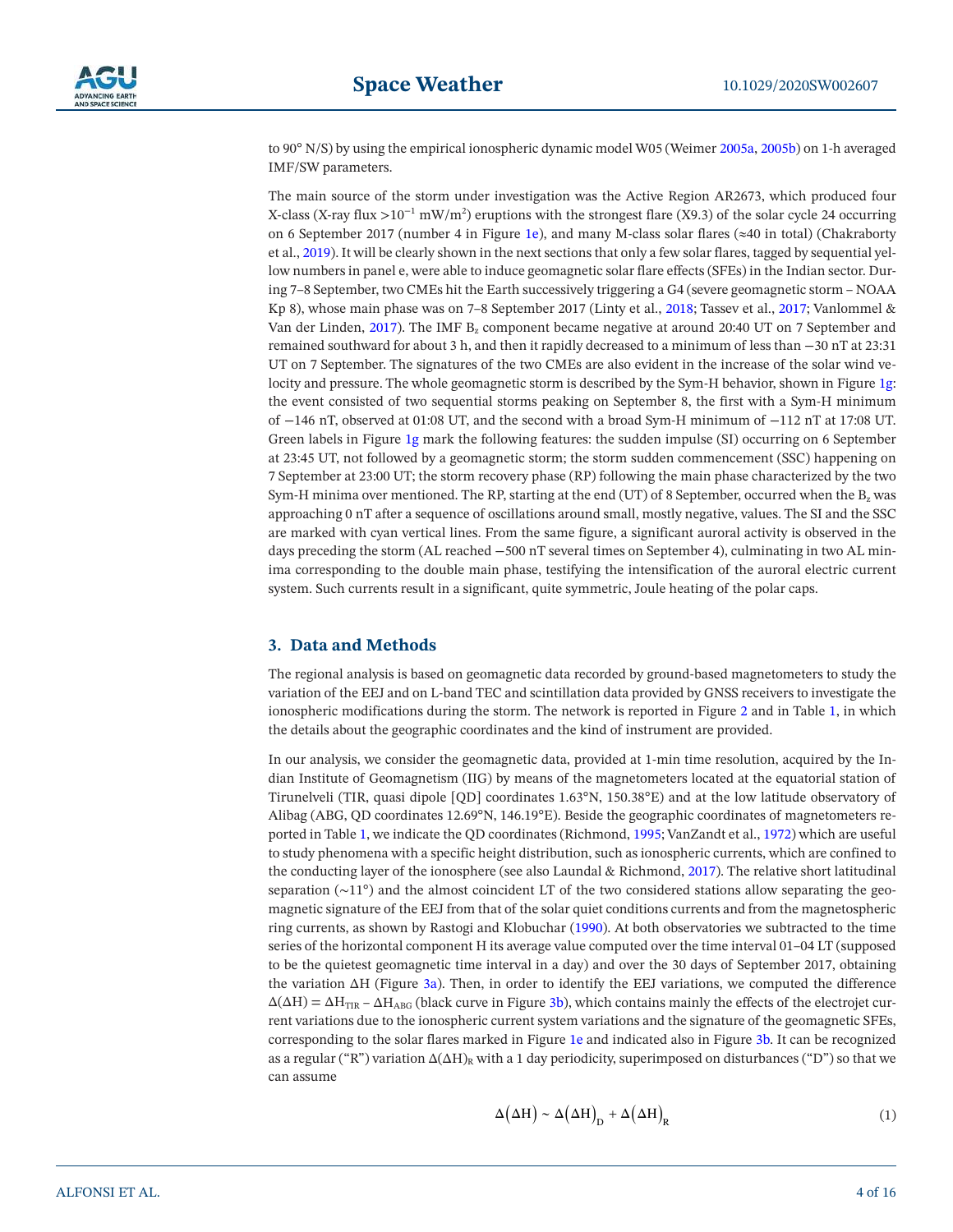



**Figure 2.** Network of the stations providing the data. Red dots: magnetometers; black dots: scintillations monitors; green dots: GPS stations. In green dots with a black dot inside, a subset of GPS stations used for TIDs detection and ROTI time profiles (see Figure 4). The orange lines represent the position of the dip equator and the isoclinic lines at  $+15^{\circ}$ N and  $+20^{\circ}$ N.

where the disturbance contains the contribution of all ionospheric effects, that is,  $\Delta(\Delta H)_{D} = \Delta(\Delta H)_{\text{DDEF}}$ +  $\Delta(\Delta H)_{\text{PPEF}}$  +  $\Delta(\Delta H)_{\text{SFE}}$ . To remove the contribution of the regular part  $\Delta(\Delta H)_{\text{R}}$ , we performed a Superimposed Epoch Analysis (SEA) on the 30 days of September, computing both composite mean  $(\Delta(\Delta H)_{R,avg})$ and its corresponding standard error of the mean  $(SEM_{R,avg})$  which allows identifying the 99% confidence interval as  $\Delta(\Delta H)_{R,avg} \pm 2.58$  SEM<sub>R,avg</sub> (Laken & Čalogović, 2013; Regi et al., 2017); this confidence interval is shown as a green strip in Figure 3b. Note that the coefficient 2.58 comes from the assumption that  $\Delta(\Delta H)$ follows a Gaussian distribution, as we verified in a separate analysis not shown here. We retain that values of Δ(ΔH) lying outside this confidence interval can be interpreted as a reliable alteration of the ionospheric current system above any of the two geomagnetic observatories.

In Equation 1, the disturbed component was first tentatively isolated as  $\Delta(\Delta H)_{D} \sim \Delta(\Delta H) - \Delta(\Delta H)_{R,avg}$  but this time series showed residual fluctuations  $\Delta(\Delta H)_{Res}$  showing a 24-h periodicity, probably due to the statistical fluctuations in  $\Delta(\Delta H)$  not completely controlled by  $\Delta(\Delta H)_{R,avg}$ . We isolated these fluctuations through a moving average, acting as a low pass filter, applied to  $\Delta(\Delta H) - \Delta(\Delta H)_{R,avg}$ , computed over the best estimated window size (Regi et al., 2016) of 12 h.

Then we can assume  $\Delta(\Delta H)_R = \Delta(\Delta H)_{R,avg} + \Delta(\Delta H)_{Res}$ . Fortunately, regarding  $\Delta(\Delta H)_{D}$ , during 7–8 September no remarkable geomagnetic SFEs are found (SFE #5 exhibits a jump of just a few nT), so that for this time interval a disturbance  $\Delta(\Delta H)_{D} \sim \Delta(\Delta H)_{\text{DDEF}} + \Delta(\Delta H)_{\text{PEEF}}$  can be assumed.

Following all these considerations, equation (1) leads to:

$$
\Delta(\Delta H)_{D} \sim \Delta(\Delta H) - \Delta(\Delta H)_{R,avg} - \Delta(\Delta H)_{Res} \sim \Delta(\Delta H)_{DDEF} + \Delta(\Delta H)_{PPEF}
$$
 (2)

The total electron content (TEC) has been derived from RINEX data provided by GPS receivers covering the region and made available by UNAVCO GAGE Facility archives datasets (Pritchard et al., 2012). The RINEX data are available at a 30 s time resolution. For each satellite-receiver pair, the slant TEC (sTEC) is evaluated by leveraging on the calibration method introduced by Ciraolo et al. (2007) and then evaluating the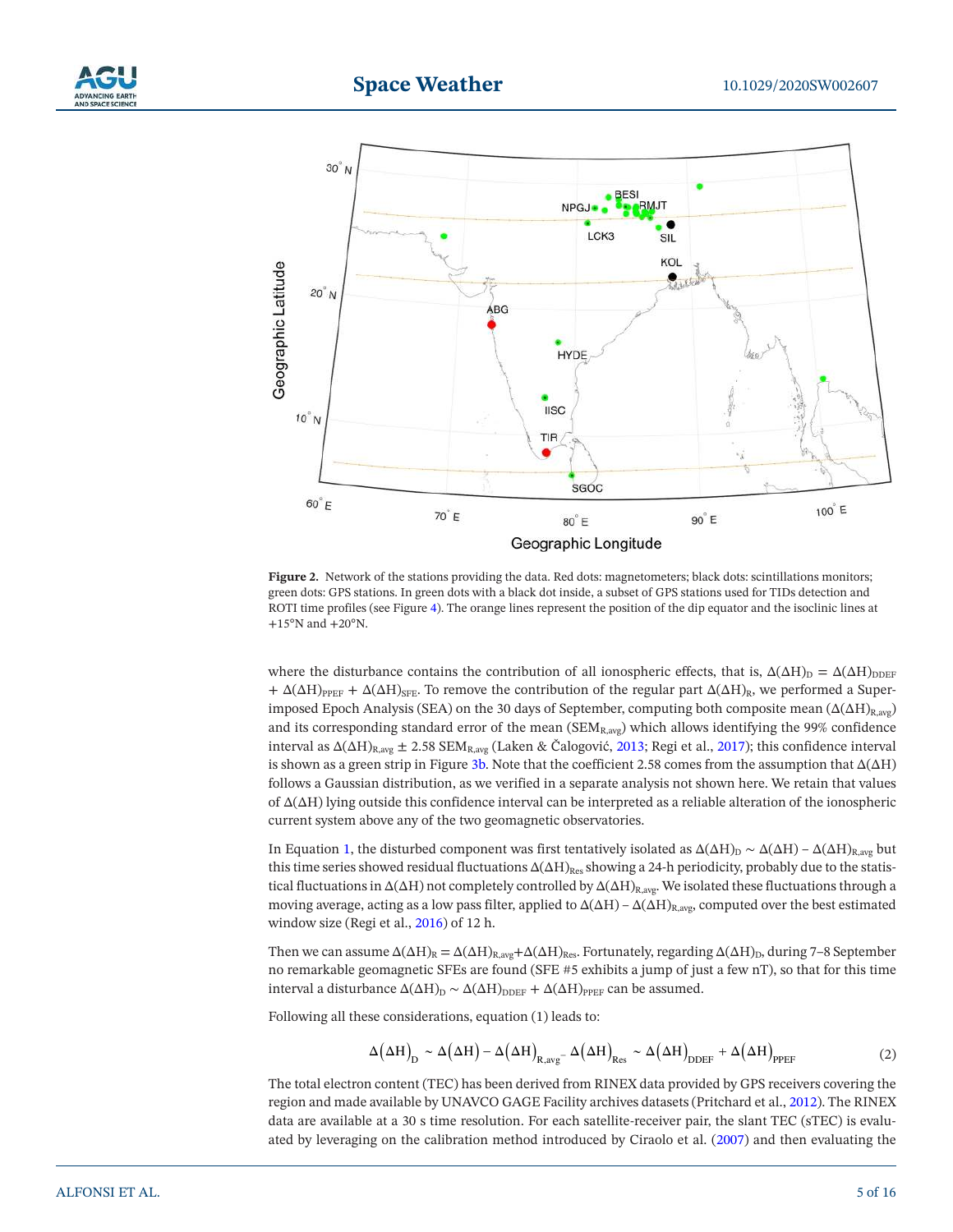# **Table 1**

*Identifier, Location, Kind of Instrument and Geographic Coordinates of the Instruments*

| <b>ID</b>        | Location         | Instrument          | Latitude<br>(°N) | Longitude<br>$(^{\circ}E)$ |
|------------------|------------------|---------------------|------------------|----------------------------|
| <b>BESI</b>      | <b>Besisahar</b> | <b>GPS</b> receiver | 28.23            | 84.38                      |
| BRN <sub>2</sub> | Biratnagar       | GPS receiver        | 26.52            | 87.27                      |
| <b>CHLM</b>      | Chilime          | GPS receiver        | 28.21            | 85.31                      |
| <b>CHWN</b>      | Chitwan          | <b>GPS</b> receiver | 27.67            | 84.39                      |
| <b>CUSV</b>      | Chulalongkorn    | GPS receiver        | 13.74            | 100.53                     |
| <b>DLPA</b>      | Dolpa            | GPS receiver        | 28.98            | 82.82                      |
| DNC4             | Dunche           | GPS receiver        | 28.08            | 85.25                      |
| <b>DNSG</b>      | Dansing          | GPS receiver        | 28.34            | 83.76                      |
| <b>GRHI</b>      | Ghorahi          | GPS receiver        | 27.95            | 82.49                      |
| <b>HYDE</b>      | Hyderabad        | GPS receiver        | 17.42            | 78.55                      |
| <b>IISC</b>      | Banaglore        | GPS receiver        | 13.02            | 77.57                      |
| JIR <sub>2</sub> | Jiri             | GPS receiver        | 27.66            | 86.19                      |
| <b>JMSM</b>      | Jomsom           | GPS receiver        | 28.81            | 83.74                      |
| KKN4             | Kakani           | GPS receiver        | 27.80            | 85.28                      |
| <b>KLCK</b>      | Ghorthali        | <b>GPS</b> receiver | 27.79            | 86.07                      |
| LCK3             | Lucknow          | <b>GPS</b> receiver | 26.91            | 80.96                      |
| LHAZ             | Lhasa            | <b>GPS</b> receiver | 29.66            | 91.10                      |
| LMJG             | Lamjung          | <b>GPS</b> receiver | 28.17            | 84.57                      |
| <b>MUET</b>      | Jamshoro         | <b>GPS</b> receiver | 25.40            | 68.26                      |
| <b>NAST</b>      | Patan            | <b>GPS</b> receiver | 27.66            | 85.33                      |
| <b>NPGJ</b>      | Nepalganj        | <b>GPS</b> receiver | 28.12            | 81.60                      |
| <b>RMJT</b>      | Rumjartar        | GPS receiver        | 27.31            | 86.55                      |
| <b>SGOC</b>      | Colombo          | GPS receiver        | 6.89             | 79.87                      |
| <b>SNDL</b>      | Sindhuli         | GPS receiver        | 27.38            | 85.80                      |
| <b>SYBC</b>      | Syangboche       | GPS receiver        | 27.81            | 86.71                      |
| KOL              | Kolkata          | <b>ISMR</b>         | 22.58            | 88.38                      |
| SH.              | Siliguri         | <b>ISMR</b>         | 26.72            | 88.39                      |
| ABG              | Alibag           | Magnetometer        | 18.62            | 72.87                      |
| <b>TIR</b>       | Tirunelveli      | Magnetometer        | 8.67             | 77.81                      |

corresponding vertical TEC by applying a mapping function as described in Mannucci et al. (1998). For the remainder of the paper, we refer to the vertical TEC simply as TEC. By this application, a thin-shell model of the ionosphere is assumed, whose altitude is set at 350 km, being a good approximation of the height of the F-layer peak density. In addition, only observations with an elevation mask greater than 30° have been considered. For mapping purposes, we integrate TEC measurements at the different ionospheric pierce points (IPPs), assumed to be located at the same height of the single ionospheric layer, by applying the natural neighbors interpolation (Okabe et al., 1994) on a 1° latitude  $\times$  1° longitude grid. Such approximation has been proven to provide a more realistic representation of the TEC behavior with respect to other methods (see, e.g., Cesaroni et al., 2015 and references therein). To obtain the TEC maps, the measurements are integrated over a time window of 15 min, in which the low-latitude ionosphere is reasonably assumed to be frozen. We also derive from TEC maps the corresponding maps of meridional (TECgradN) and zonal TEC gradients (TECgradE), according to Equations 4 and 5 of Cesaroni et al. (2015).

Additionally, to provide a measure of the signal fluctuations triggered by the presence of ionospheric irregularities, we also evaluated the rate of TEC change (ROT) index (ROTI) for each satellite-receiver pair having elevation larger than 30° and for 5-min intervals (Pi et al., 1997). ROTI is defined as the standard deviation of ROT, that is:

$$
ROTI = \sqrt{\langle ROT^2 \rangle - \langle ROT \rangle^2},\tag{3}
$$

in which the brackets indicate the time average over the 5-min window and ROT is the sTEC time derivative between two epochs, namely  $t_i$  and *ti-1*, according to the following:

$$
ROT = \frac{sTEC_i - sTEC_{i-1}}{t_i - t_{i-1}}.
$$
\n
$$
(4)
$$

Values of ROTI above a threshold of 0.5 TEC/minute are used to identify ionospheric irregularities with a typical scale size of a few kilometers and above (Alfonsi et al., 2011; Ma & Maruyama, 2006; Yang & Liu, 2016).

The picture about the formation of ionospheric irregularities is completed through the amplitude scintillation data acquired by the Ionospheric Scintillation Monitor Receivers (ISMRs) located in Kolkata e Siliguri (black dots in Figure 2). The receiver in Kolkata (KOL) is a Novatel GSV4004B GPS Ionospheric Scintillation and Total Electron Monitor

(GISTM). It is capable of computing, from 50 Hz samples, the amplitude and the phase scintillation indices on the GPS L1 (1,575.42 MHz) signal and on those transmitted by available geostationary satellites of the Satellite-Based Augmentation Systems (SBAS) (Van Dierendonck et al., 1993). The receiver in Siliguri (SIL) is a PolaRxS receiver, which provides multi-constellation tracking ability (Bougard et al., 2011). Similar to GSV4004, it provides phase and amplitude scintillation indices from 50 or 100 Hz sampling of the GNSS signals, but for all the frequencies and constellations, including SBAS satellites. In the present analysis, it was set to acquire GPS, GLONASS, Galileo and SBAS signals at a 50 Hz sampling rate. Both ISMRs are owned by the University of Kolkata and more detailed information on these systems and stations are available in the literature (Goswami et al., 2018 and references therein).

For the purpose of this paper, we concentrate solely on the amplitude scintillation index S4, that is defined as the standard deviation of the normalized signal intensity (Fremouw et al., 1978). Despite the different number of receivers used for ROTI (25) and for S4 (2) calculations, and the fact that the different coverage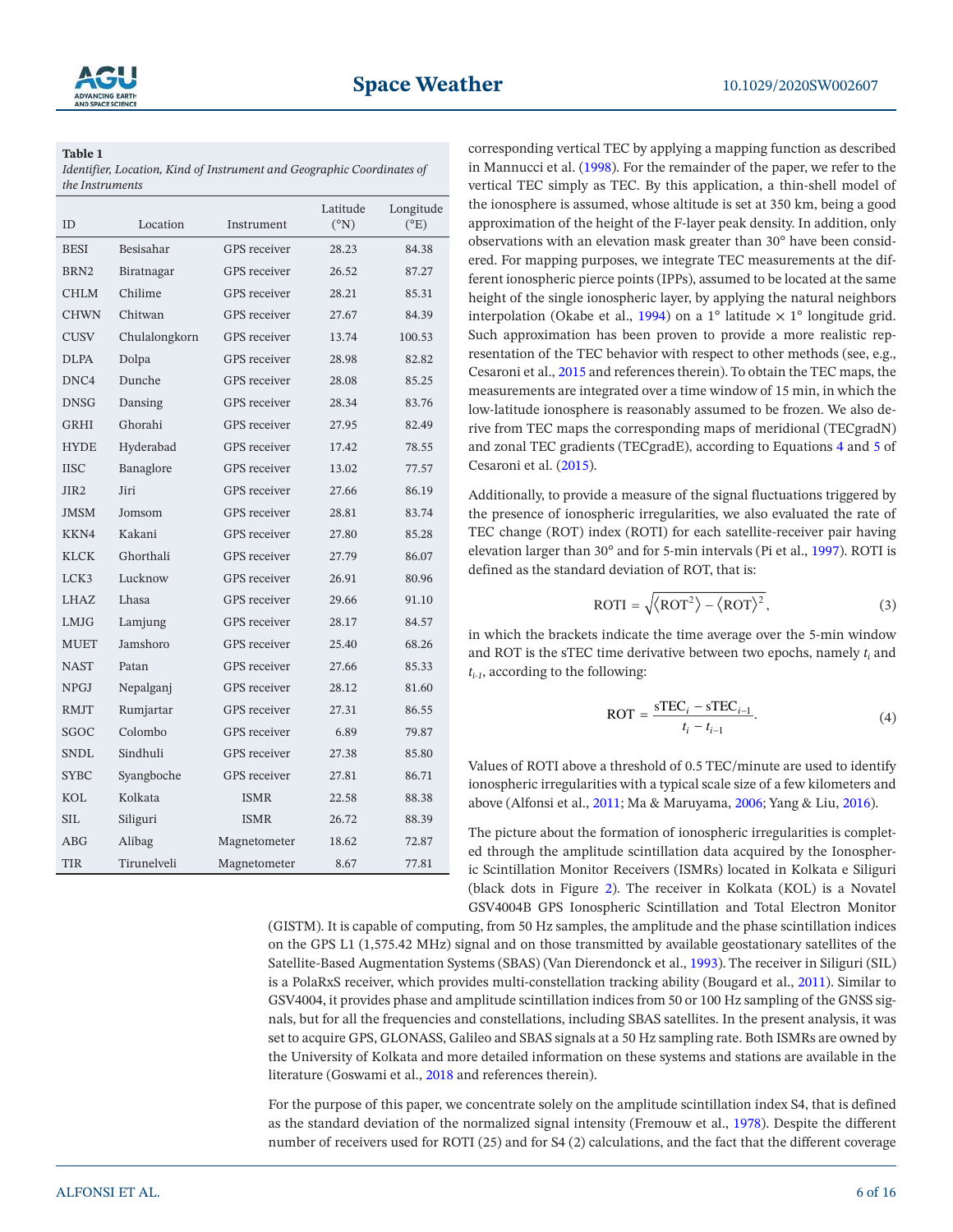



**Figure 3.** Geomagnetic horizontal field variations ΔH at ABG and TIR (panel a); difference between horizontal field variations at ABG and TIR (black curve) together with its average regular variation (green strip, indicating the 99% confidence interval) (panel b); equatorial electric field variation (magenta curve) and disturbed part of the difference between horizontal field variations at ABG and TIR (blue curve) (panel c). Yellow numbers in panel (b) mark geomagnetic SFEs (see Figure 1e): in the range 7 September 00:00 UT to 8 September 18:00 UT, zoom of the plots in panel (c), of the southward Interplanetary Magnetic Field component  $B_z$  (Figure 1c) and of the Joule heating (Figure 1i). The vertical gray dashed lines indicate the sunset time at 120 km. Vertical black dotted lines indicate the timing of the main  $B_z$  turnings.

limits the possibility of a thorough integration, the joint use of ROTI and S4 allows speculating on the scale sizes of the irregularities during the storm. ROTI is more sensitive to large-scale depletion changes (above few kilometers), while S4 index is sensitive to small-scale ones, that is, those below the Fresnel's frequency for L-band signals, being of the order of a few hundreds of meters (see, e.g., Ghobadi et al., 2020 and references therein). Usually when small-scale irregularities exist and trigger scintillation, they are formed in the plasma cascade from large-scale plasma structures, typically EPBs. So the combined investigation of ROTI and S4 should account for the cascading process.

Another typical phenomenon of the perturbed ionosphere is the occurrence of wave-like perturbations, possibly identified as traveling ionospheric disturbances (TIDs). To identify such wave-like perturbations, we used the VARION algorithm described in Savastano et al. (2017) and Ravanelli et al. (2020). This approach is able to identify wave-like perturbations in the ionosphere by calculating the integral over a certain period of time of the time differences of geometry-free combinations of carrier-phase measurements from a stand-alone GPS station, according to the following: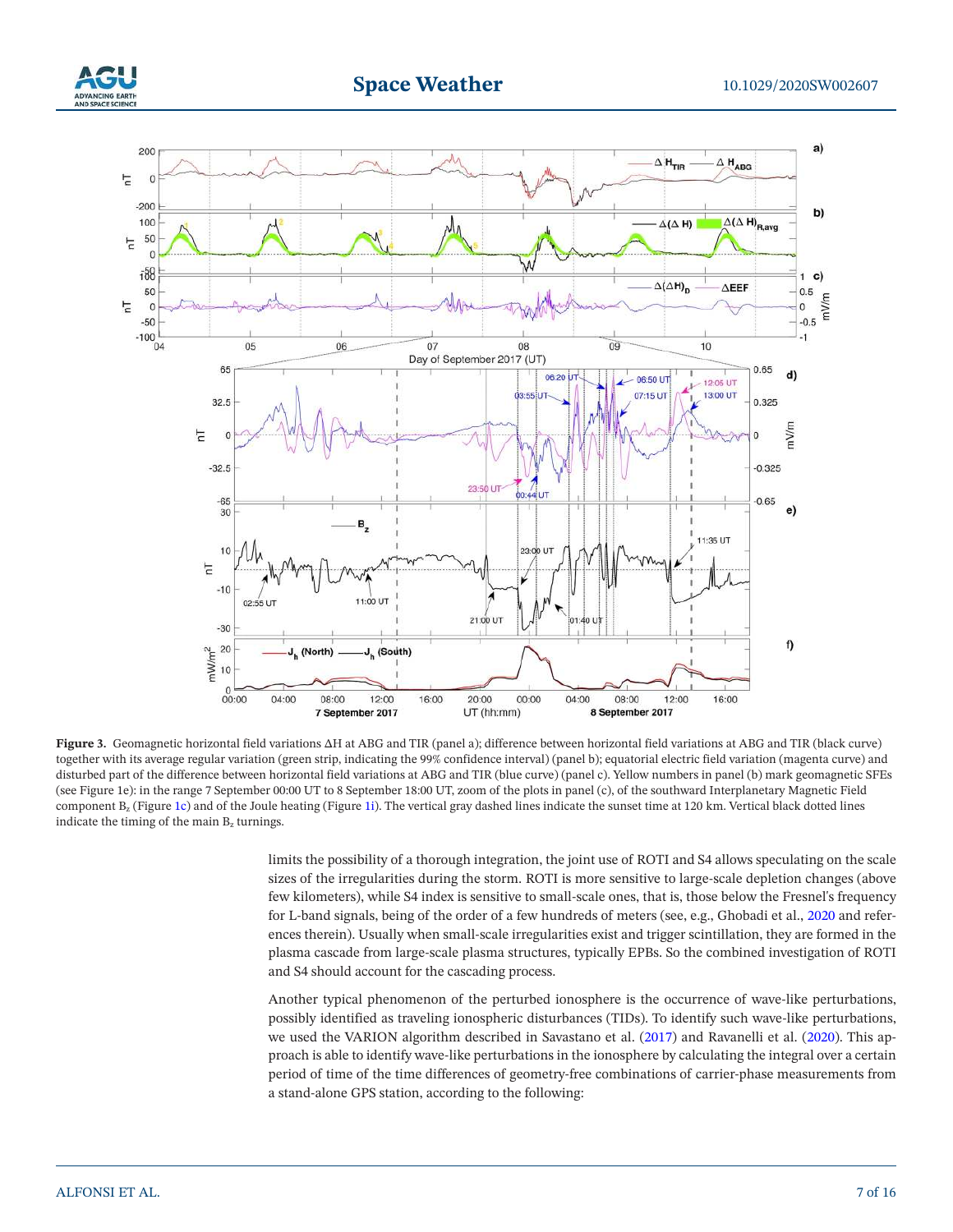

$$
\Delta \text{TEC}_{\text{VAR}}(t) = \int_{t_i}^{t} \delta \text{TEC}(t' + 1, t') dt' = \int_{t_i}^{t} \left[ 40.3 \left( \frac{1}{f_2^2} - \frac{1}{f_1^2} \right) \right]^{-1} \left( L_{4R}^S(t' + 1) - L_{4R}^S(t') \right) dt' \tag{5}
$$

where  $t_i$  represents the initial time of the considered period,  $L_{4R}^S$  is the geometry free combination of the carrier phase measurements calculated considering the receiver *R* and the satellite *S* and  $f_1$ ,  $f_2$  are the GPS L1 and L2 signal frequencies, respectively.

The algorithm makes use of the standard orbit and clock products and assumes a thin layer approximation, located at 350 km. Time differencing of the carrier phase measurements allows ignoring the effect of the inter-frequency biases on TEC evaluation, since they can be considered constant along each single arc, if no cycles slips occur. In order to remove the long-term trend from  $\Delta TEC_{VAR}$  time series, the residuals with respect to a tenth order polynomial fit are calculated.

Time series of  $\Delta \text{TEC}_{\text{VAR}}$  obtained from the meridional chain of receivers which includes NPGJ, LCK3, IISC, HYDE, and SGOC receivers (Figure 2) are used to evaluate the possible presence of wave-like propagation in the ionosphere. A cross-correlation analysis applied to such time series is used to provide a measure of the meridional velocity of the perturbation.

# **4. Results**

Figure 3 shows  $\Delta H$  at both observatories (panel a), while  $\Delta(\Delta H) = \Delta H_{TIR} - \Delta H_{ABC}$  which contains mainly the effects of the electrojet current variations is shown in panel b (black curve), together with  $\Delta(\Delta H)_{\text{R,avg}}$ (green strip). In panel c, the expected  $\Delta EEF$  (purple) and estimated  $\Delta(\Delta H)_{D}$  (blue) are compared.

A zoom of the panel c in the range 7 September 00:00 UT to 8 September 18:00 UT is provided in panel d, and corresponding zoom of the IMF  $B_z$  and of  $J_h$  are given in panels e and f, respectively.

The vertical gray dashed lines indicate the sunset time at 120 km at 13:15 UT (∼18:15 LT for TIR-ABG). The yellow numbers in panel b mark the geomagnetic SFEs, already reported in Figure 1.

In the early UT hours of 7 September,  $\Delta EEF$  fluctuations are in phase with those observed in the  $\Delta(\Delta H)_{D}$ , indicating that probably the main disturbance came from PPEF. This is confirmed by the  $B_z$  sudden flips between positive and negative values from 02:55 UT to 11:00 UT of 7 September (Figure 3e). Conversely, late on 7 September and in the first half of 8 September different effects can be observed from Figures 3b–f:

During 18:00–15:00 UT (corresponding to  $\sim$  23–20 LT) fluctuations of both ΔEEF and Δ(ΔH)<sub>D</sub> are not always in agreement, likely indicating the interplay between PPEF and DDEF effects on EEJ intensity variations. In this time range, main PPEF events (those with full agreement between  $\Delta EEF$  and  $\Delta(\Delta H)_{D}$ ) peak during local daytime, specifically at 03:55 UT, 06:20 UT, 06:50 UT, and 07:15 UT on 8 September. Delayed effects of  $B_z$  turning on  $\Delta(\Delta H)$  are probably due to the DDEF contributions as the cases at 00:44 UT of 8 September (following the 23:50 ΔEEF negative peak) and at 13:00 UT (following the 12:05 UT ΔEEF positive peak). DDEF effects are probably linked to the *J*h enhancement starting about a couple of hours in advance (Figure 3, panel f). Among the enhanced  $J<sub>h</sub>$ , the most relevant occurred at 23:40 UT on 7 September (starting at about 23:00 UT) and 12:00 UT on 8 September (starting at about 11:20 UT).

 From ∼23:00 UT (04:00 LT) until ∼04 UT (∼09 LT) and from ∼08:00 UT (13:00 LT) until ∼12:00 UT (∼17 LT), we clearly observe that Δ(ΔH) is well below its corresponding reference confidence interval (Figure 3b), corresponding to definitely negative  $\Delta(\Delta H)$  (Figure 3d), indicating the occurrence of two counter electrojets (CEJs). The first one, characterized by two negative peaks (at 00:44 UT and 02:27 UT on 8 September), starts at 23:00 UT on 7 September, i.e. during local night-time (04:00 LT) on 8 September. This is triggered by the sudden negative variation of  $B_z$  (from  $-10$  nT to  $-30$  nT), which causes a westward PPEF event (negative ΔEEF), peaking at 23:50 UT (04:50 LT) and driving mainly the CEJ peak at 00:44 UT. Conversely, the following  $B_z$  steep positive variation (from  $-18$  to 12 nT) starting at 01:40 UT (06:40 LT) on 8 September, occurs during local daytime. This leads to overshielding PEFs that are westward in the dayside (Abdu, 2012) and that are the main cause of the CEJ peak at 02:27 UT. The second CEJ, peaking at 09:40 UT on 8 September, does not agree with expected ΔEEF,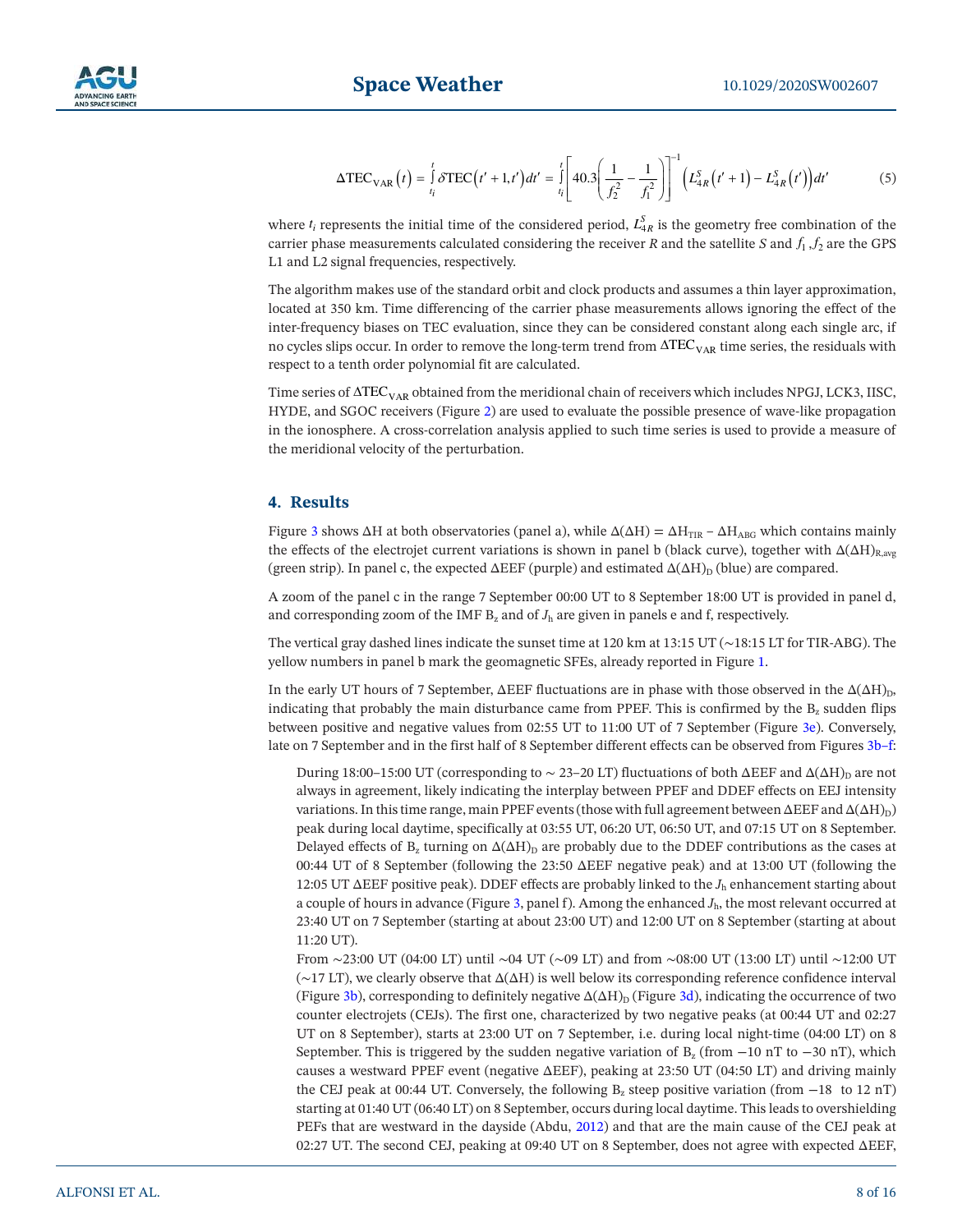



**Figure 4.** Time profiles of S4 (a–b) and of ROTI (c–h) obtained by considering all satellite in view from the station indicated in each panel during seven and 8 September. The red-dashed lines indicate the time of the passage of the Sun terminator at the station location and at an altitude of 120 km and of 350 km. The green shaded area indicates the ranges  $S4 < 0.3$  and ROTI  $< 0.5$  TECu/min.

indicating the action of DDEF. This CEJ is followed by an enhanced EEJ (indicated by  $\Delta(\Delta H)$  being considerably higher that its reference confidence interval and corresponding to positive  $\Delta(\Delta H)_{D}$ ) with maximum values at 13:00 UT (∼18 LT) vanishing after the PRE at ∼14:08 UT. This EEJ enhancement acts as a PRE, as it peaks right before the passage of the sunset terminator (gray dashed lines). Thus, the geomagnetic storm is able to generate such a PRE, that acts as a seed for EPB, as discussed further in the following sections.

Figure 4 reports the time profiles of S4 (panels a and b) and of ROTI (panels c to h) obtained by considering all satellites in view from the selected stations (indicated in each panel) during 7 and 8 September. The selected stations operate the scintillation monitors and other GNSS receivers forming a quasi-meridional chain (apart from RMJT). The red-dashed lines indicate the time of the passage of the solar terminator at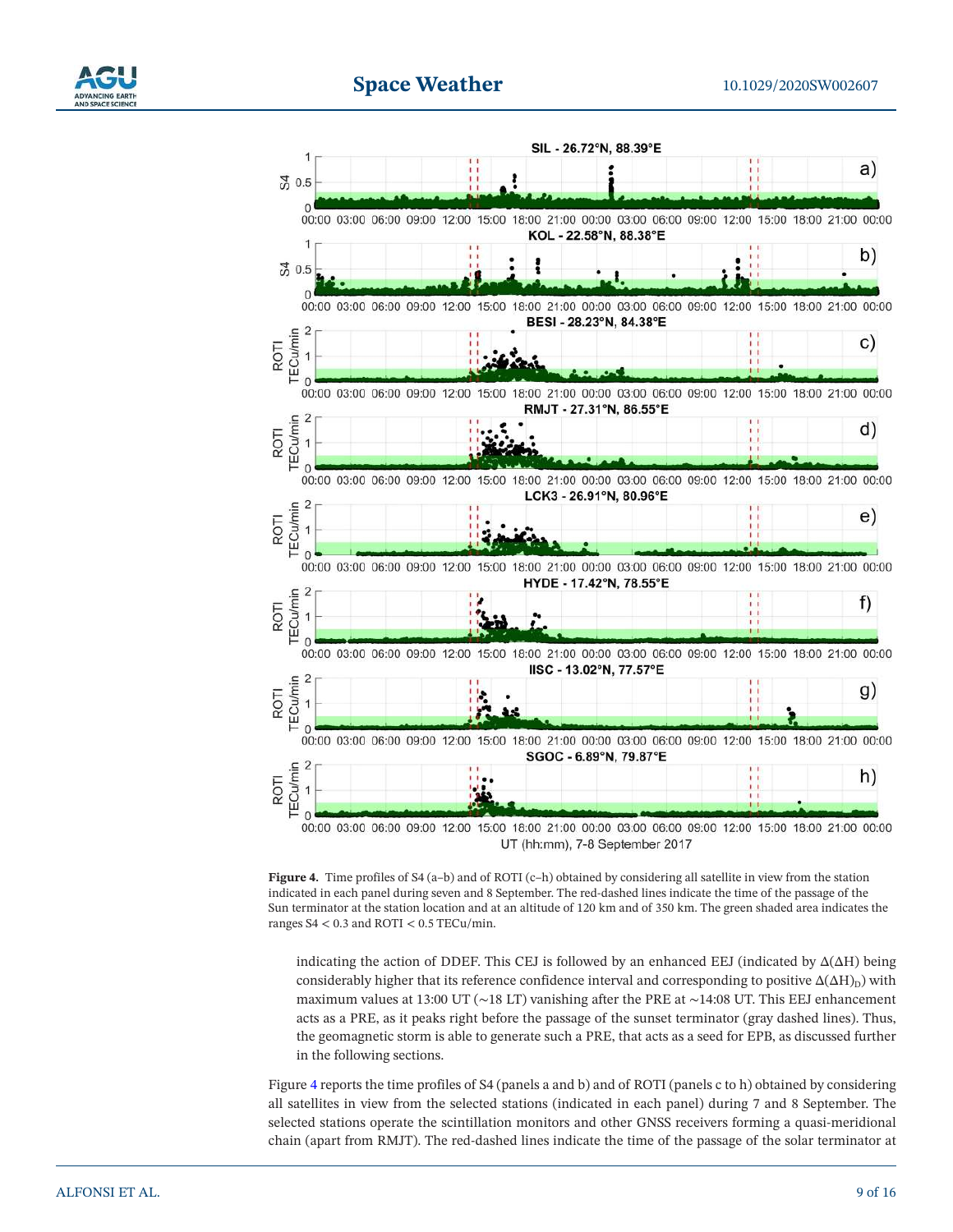

the station location at an altitude of 120 and 250 km, assumed to be representative of E-layer and F-layer peak heights, respectively. This twofold representation of the terminator is due to the fact that mechanisms justifying the PRE enhancement involve the electrodynamics of both E- and F-layers, even if favoring those related to F-layer (Eccles et al., 2015). The ROTI (panels c to h) starts enhancing right after the passage of the terminator at the F-layer altitude (∼13:50 UT), indicating the presence of large-scale irregularities embedded in the EPBs. As expected the ROTI time profiles of BESI, RMJT and LCK3 behave in a similar way, presenting a broad peak of ROTI fading out at ∼18:45UT. ROTI enhancements have a delay of some minutes as noted at BESI (∼14:30 UT), RMJT (∼14:15 UT) and LCK3 (∼14:25 UT) with respect to the time of the terminator, possibly indicating that the EPB causing the ROTI enhancement is not freshly generated in that latitudinal sector, but likely a migration of an EPB from other geographical sectors. The reported terminators are taken at the station overhead, while in theory one should consider the time of the terminator with respect to the location of each IPP. Bearing this in mind, the fact that the EPB seen at higher latitudes is not freshly generated there seems to be confirmed by looking at ROTI time profiles of SGOC (panel h), IISC (panel g) and HYDE (panel f), for which the ROTI enhances exactly in correspondence with the terminator. In addition, the ROTI peak is more confined in time with respect to the higher latitudes, reinforcing the idea of the presence of another EPB (or probably of other EPBs) freshly generated not far from the magnetic equator. In order to study the small-scale irregularities that may form in the plasma cascade featuring the EPB space-time evolution, the S4 presents an almost simultaneous narrow peak at both SIL and KOL stations at about 17:00 UT on 7 September, which is in agreement with the maximum ROTI activity at both BESI and RMJT, being two closely located stations. During the same (UT) day, a second pronounced peak at KOL is present at 19:00 UT that seems to correspond with the ROTI enhancement roughly at the same times at BESI, RMJT and LCK3. No similar S4 enhancement is found at SIL, likely indicating that the formation of this second structure of small-scale irregularities is not able to map over SIL. Some other peaks of S4 are present on 8 September at both SIL and KOL, but the absence of a corresponding ROTI enhancement suggests that they are likely due to instrumental issues.

To better draw the picture of the latitudinal behavior of the small- and large-scale irregularities during the storm and relate it with TEC variations, panel a of Figure 5 shows the keogram of the TEC difference between 8 September and a quiet time reference as a function of time and latitude. To identify such quiet reference, the following has been taken into account:

- To minimize the effect of the day-to-day variability of the low-latitude ionosphere and to consider similar solar flux and seasonal conditions, the period between 1 August and 30 September 2017 has been taken into account;
- Among the days of that period, days characterized by quiet geomagnetic conditions (Dst > −35 nT) and low auroral activity (AE<400 nT) are selected.

According to this criterion, the following days are considered for the quiet time reference: 15, 16, 26, 28 August and 25 and 26 September 2017.

Green diamonds represent the time and the latitude of IPPs having ROTI>0.5 TECu/min, while black dots are for IPPs having S4>0.3. For both ROTI and S4, the dimension of the marker is proportional to the corresponding value. The orange dashed lines indicate the position of the magnetic equator and of the isoclinic lines at  $+15^{\circ}$  and  $+20^{\circ}$ , as an average indication of the EIA northern crest. The blue dashed lines indicate the time of the solar terminator at (24°N; 88°E), at an altitude of 120 and 350 km, assumed to be representative of E-layer and F-layer peak heights. The plot is obtained by considering all the GNSS receivers reported in Figure 2 and Table 1. S4 increases within the crest between about 15:30 UT and 17:00 UT. Another S4 enhancement is found at around 16:30-17:00 UT, but displaced equatorward (between 16°N and 18°N). As already noticed in panels a and b of Figure 4, a secondary scintillation activity is detected at a later time (19:00 UT on 7 September) at around 20°N. It is also worth noticing that S4 enhancements occur in correspondence with the larger values of ΔTEC found in the ISMRs' field of view. In addition, the ΔTEC keogram reveals the daytime effect of the strong CEJ conditions (middle panel of Figure 3). Specifically, the CEJ conditions result in a depleted **| E×B|**, which limit the uplift of the ionospheric F-layer in the noon and afternoon sectors. Consequently, the northern crest of the EIA is displaced equatorward resulting in a single broad TEC increase around the dip-equator and a decrease of TEC at about 15° MLAT (about 24°N),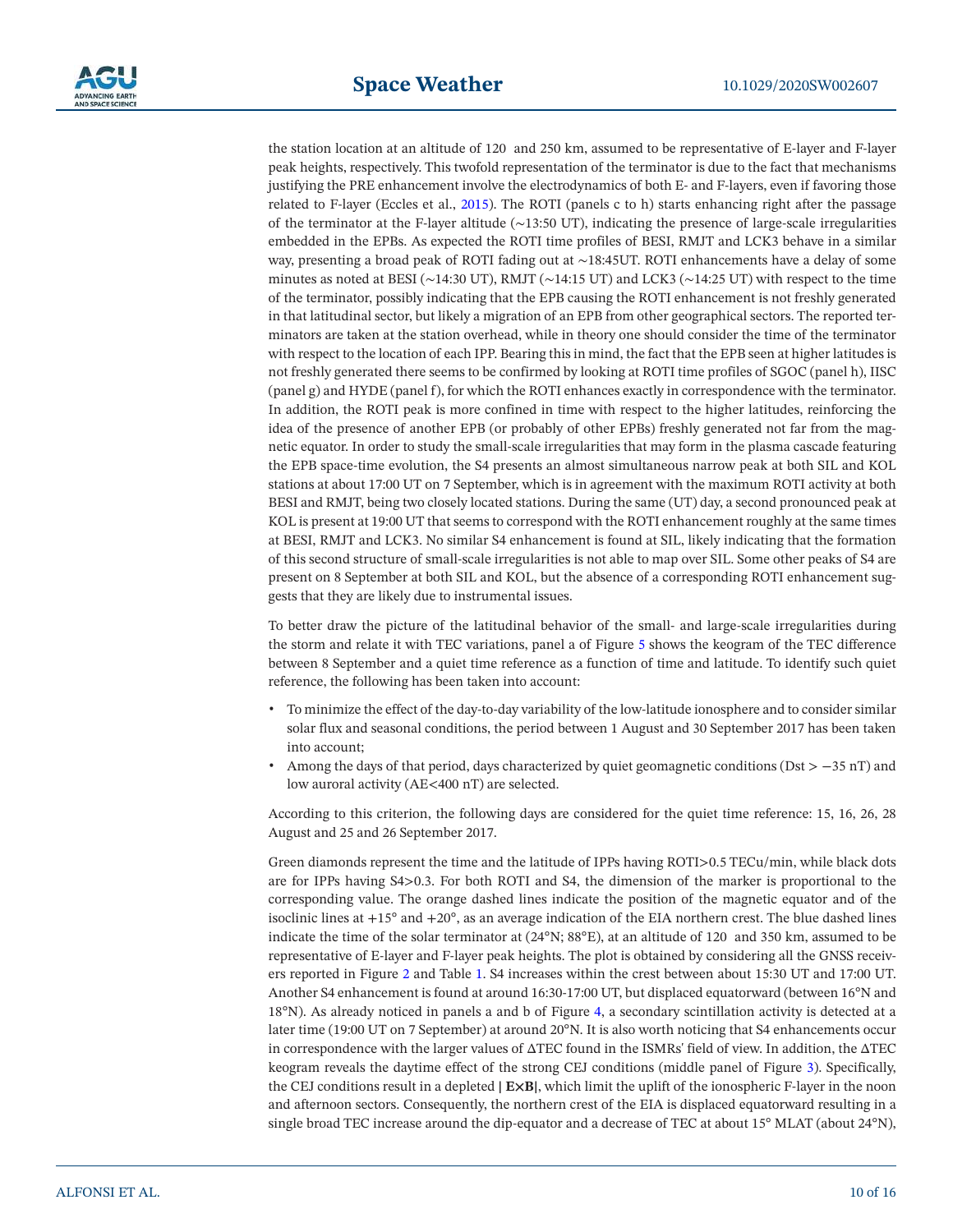





**Figure 5.** (Panel a) Keogram showing the TEC difference between 8 September and quiet reference as a function of time and latitude. Green diamonds represent the time and latitude of IPP having ROTI>0.5 TECu/min, while black dots are for IPP having S4>0.3. For both ROTI and S4, the dimension of the marker is proportional to the corresponding value. (Panel b) Keogram showing the absolute TEC in the period 4–9 September 2017. In both panels, the orange dashed lines indicate the position of the magnetic equator and of the isoclinic lines at +15° and +20°. The blue dashed lines indicate the time of the solar terminator at (24°N; 88°E) and at an altitude of 120 and 350 km, assumed to be representative of E-layer and F-layer peak heights. In panel b, the time difference between the two solar terminator times is not resolved.

right before the passage of the solar terminator. This is also clearly visible in Figure 5b, which reports the keogram of absolute TEC in the period 4–9 September 2017.

To better investigate the two plasma structures (migrating and freshly generated EPBs) concurring to the irregularity pattern found in the considered area, Figure 6 reports the maps of TEC (left column), TECgradN (middle column) and TECgradE (right column) at each hour between 13:00 UT and 19:00 UT on 8 September. Each map is obtained by considering 15 min of data (e.g., from 13:00 to 13:15 UT). Black diamonds represent the time and latitude of IPPs having ROTI>0.5 TECu/min, while blue dots are for IPPs having S4>0.3. For both ROTI and S4, the dimension of the marker is proportional to the corresponding value. In the supporting information, the same maps, but obtained with a time step of 5 min and between 12:30 UT and 19:30 UT, are also reported to provide a picture with a finer time resolution. Before 12:55 UT, no ROTI enhancements above 0.5 TECu/min are present. From the maps, the two regions observing different EPBs are highlighted. To be specific, the migrating TEC depletions and related ROTI enhancements appear since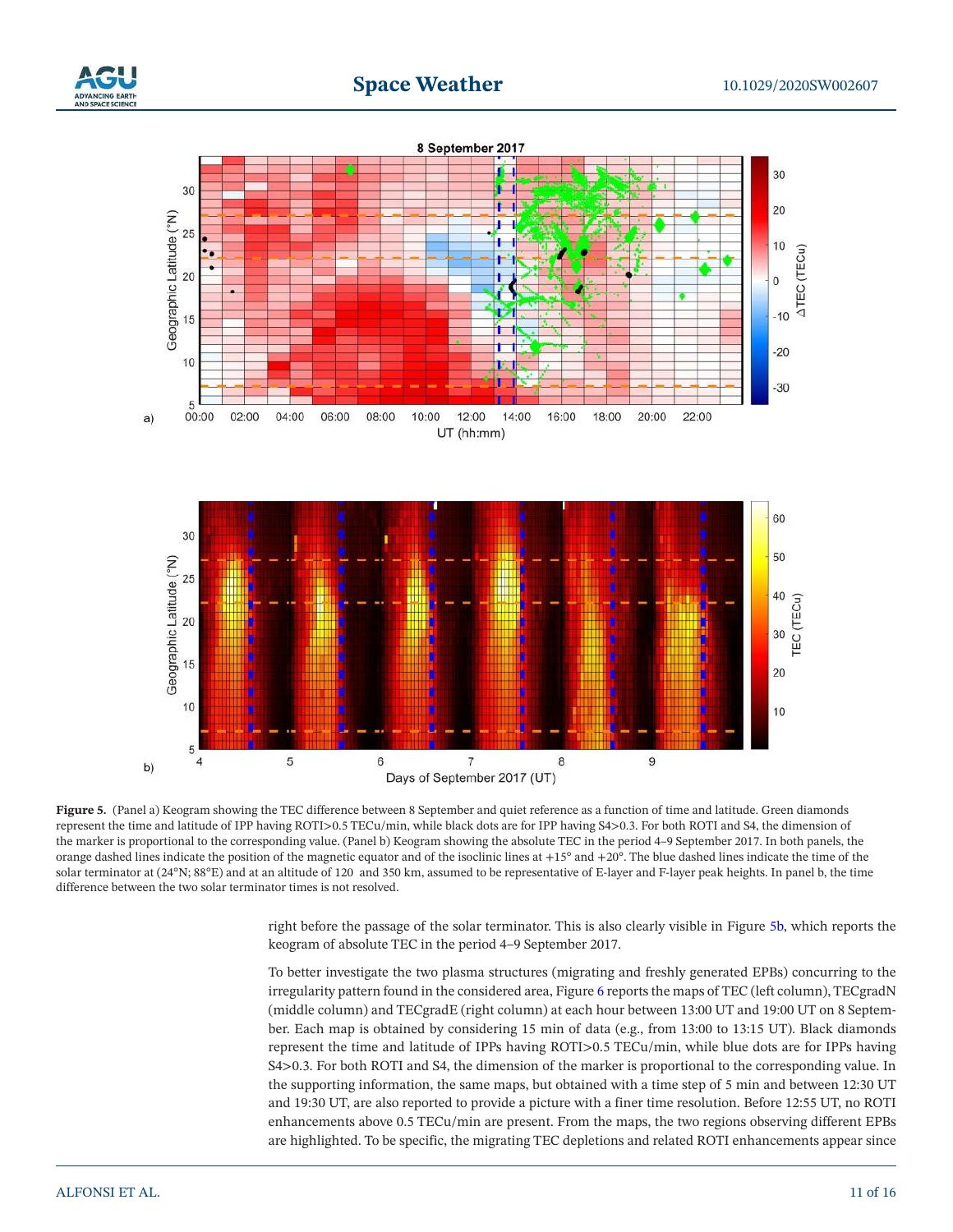



**Figure 6.** Maps of TEC (left column), TECgradN (middle column) and TECgradE (right column) at each hour between 13:00 UT and 19:00 UT on 8 September. Each map is obtained by considering 15 min of data (e.g., from 13:00 to 13:15 UT). Black diamonds represent the time and latitude of IPP having ROTI>0.5 TECu/min, while blue dots are for IPP having S4>0.3. For both ROTI and S4, the dimension of the marker is proportional to the corresponding value. The orange lines represent the position of the dip equator and the isoclinic lines at  $+15^{\circ}$  and  $+20^{\circ}$ .

13:00 UT in the North-East sector and drift westward. We remind here that the ionosphere over the northern Indian sector is well characterized by the dense network of GPS receivers, located close to the Tibetan plateau (Figure 2 and Table 1). The migrating bubble is well depicted in the maps related to 17:00 UT in terms of TEC depletion (down to 7 TECu) and of both TECgradE and TECgradN negative values. Also the ROTI enhancements allows the identification of the migrating EPB by drawing the boundaries at which the largest TEC gradients are found. The largest ROTI values are found at about 24°N, together with presence of small scale irregularities formed in the plasma fragmentation and revealed by S4 (blue dots in the map). The freshly generated EPB (or EPBs) appears in the Southernmost part of the maps in Figure 6 starting from 14:00 UT. The lower coverage of GPS receivers in Southern India and Sri Lanka regions does not allow to resolve the EPB with the same level of detail of the migrating one. In addition, no ISMR data are available in the region and, consequently, we cannot investigate if small-scale irregularities form from the freshly formed EPB(s). The TEC depletion and the TEC spatial gradients resulting in ROTI enhancements in the southernmost region cover the time window between 13:35 UT and 15:10 UT.

The top and middle panels of Figure 7 and Figure 8 show the time series of ΔTEC<sub>VAR</sub> of the pair NPGJ and LCK3 and of the pair LCK3 and HYDE (quasi-meridionally distributed) between 14:30 UT and 15:45 UT on 8 September for PRN18. In the bottom panels the corresponding cross-correlation coefficient between  $-45$  and  $+45$  min is reported, while the distance between the IPPs of PRN18, related to the different stations at the same time, is provided as a function of time. The quasi-periodical behavior of the correlation coefficients follows from the wave-like nature of the  $\Delta \text{TEC}_{\text{VAR}}$  and allows to estimate its period as about 25 min (corresponding to 50 time steps). From both the station pairs the mean propagation velocity can be derived from the ratio between the time lag corresponding to the maximum correlation coefficient and the mean distance of the IPPs. By considering the variation of the IPPs' distance during the selected period, the uncertainty on the velocity can be calculated as the maximum semi-dispersion:

$$
\Delta v = \frac{1}{2} \left( \frac{D_{\text{max}}}{T} - \frac{D_{\text{min}}}{T} \right) \tag{6}
$$

where  $D_{max}\big(D_{\min}\big)$  is the maximum (minimum) distance of the IPPs during the considered period and  $\tau$  is the maximum correlation lag (here assumed without uncertainty). The results are reported in Table 2.

# **5. Discussion**

The geomagnetic time series data collected at TIR and ABG allow examining EEJ variations during disturbed magnetospheric conditions. In this regard, the solar wind transfers its energy to the ionosphere system mainly through interplanetary-magnetospheric magnetic field coupling process, leading to PPEF acting on 7 September 2017.

The physical system becomes more complex during 7–8 September when: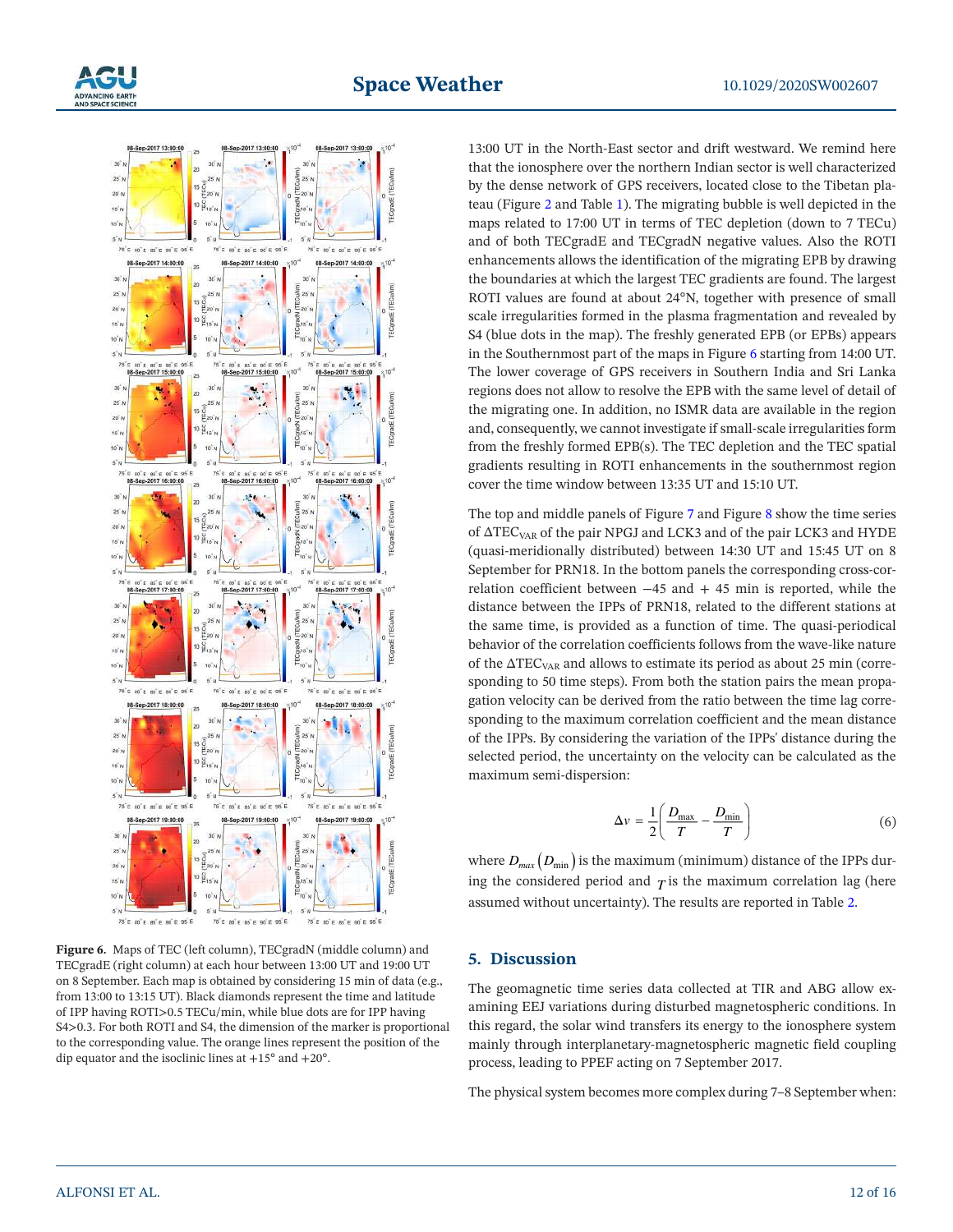





**Figure 7.** Time series of ΔTEC<sub>VAR</sub> from NPGJ (top) and LCK3 (middle) between 14:30 UT and 15:45 UT on 8 September for PRN18. (bottom left) Corresponding cross-correlation coefficient between -45 and + 45 min corresponding to −90 and 90 TEC timestep (30 s), respectively. (bottom right) distance between IPP of PRN18 as seen from NPGJ and LCK3 as a function of time.



**Figure 8.** Time series of ΔTEC<sub>VAR</sub> from LCK3 (top) and HYDE (middle) between 14:30 UT and 15:45 UT on 8 September for PRN18. (bottom left) Corresponding cross-correlation coefficient between −45 and + 45 min corresponding to -90 and 90 TEC timestep (30 s), respectively. (bottom right) distance between IPP of PRN18 as seen from LCK3 and HYDE as a function of time.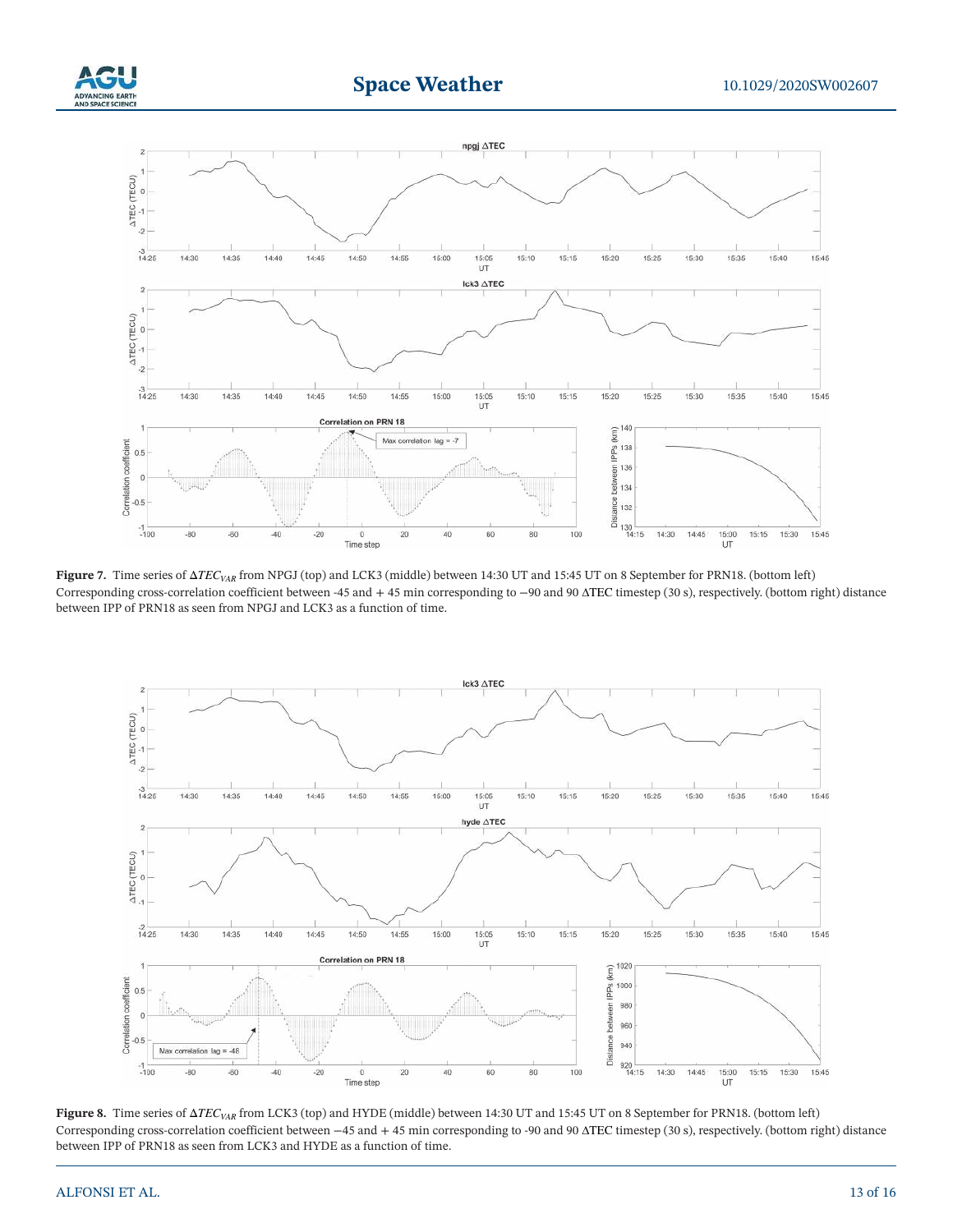

## **Table 2**

*Mean Velocities and Corresponding Maximum Semi-dispersion Evaluated From the Considered GNSS Station Pairs*

| Station pairs | Mean velocity $(m/s)$ | $\Delta v$ (m/s) |
|---------------|-----------------------|------------------|
| NPGJ-LCK3     | 638                   | 19               |
| LCK3-HYDE     | 670                   | 31               |

- (i) Two CEJ events happen: the first starts at 23:00 UT on 7 September and has 2-peaks shape (00:44 UT and 02:27 UT on 8 September), while the second starts at 08:08 UT on 8 September and peaks at 09:40 UT;
- (ii) A sudden increase of EEJ occurs just before the local sunset, whose peak is at 13:00 UT on 8 September.

The PPEF event causing the CEJ conditions starting at 23:00 UT on 7 September follows from the abrupt decrease of the IMF  $B<sub>z</sub>$  (up to about −30 nT) from steady negative B<sub>z</sub> conditions (about −10 nT) lasting from

21:00 UT to 23:00 UT and causing the westward PPEF event, whose peak is at 23:50 UT, as expected by undershielding conditions during local nighttime. Conversely, the following PPEF event is triggered by the negative to positive turning of the IMF-B<sub>z</sub> starting at 01:40 UT on 8 September, which causes overshielding conditions during local daytime, again resulting in a westward disturbance to the EEF and consequent CEJ conditions.

The second CEJ, starting at 08:08 UT and peaking at 09:40 UT of 8 September, is triggered by DDEF resulting as a consequence of a long lasting positive IMF B<sub>2</sub>. Moreover, the subsequent increase of EEJ before sunset (peaking at 13:00 UT) confirms the presence of PPEF which has an eastward polarity in the dusk sector (peaking at 12:05 UT). This is due to the sudden southward turning of IMF Bz occurring at 11:35 UT (Figure 3e). It is more likely that the sudden increase of EEJ and the subsequent post-sunset EPBs event are the result of eastward PPEF which counteracts and reverses the effect from the westward DDEF. This EEJ enhancement occurs in correspondence with the expected time of a PRE. Indeed, our results provide clear evidence of EPBs appearance on the 8th of September in India. Our detailed analysis reveals that the EPBs appearing after sunset in the north-east and south part of the considered region are independent: the first EPB derives from a migrating TEC depletion moving westward, the other EPB (possibly EPBs) is freshly generated just above the magnetic equator. The cross-correlation analysis of the TEC perturbations recorded by two pairs of GNSS stations quasi-meridionally oriented suggests that the detected migrating TEC structure moves northward with a wave-like propagation. The same analysis suggests the possible presence of LSTIDs or of an EPB moving at about 650 m/s. The presence of LSTIDs could be due to the enhanced auroral activity around noon inducing Joule heating (Figure 1). The estimated velocity of the LSTID is compatible with a TAD in the polar cap reaching India in about 2.5 hours. The migration of the EPB confirms what was found by Aa et al. (2018) reporting the observation of super plasma bubbles in the evening sector within China and adjacent areas moving northwestward. The velocity estimated by these authors (Aa et al., 2018) was around 800 m/s, in good agreement with our findings. The small-scale irregularities, likely produced through a cascading process from the migrating EPB, triggered scintillations in the evening hours over Kolkata and Siliguri. The freshly generated EPB located in the southern sector is reported for the first time in our analysis. This is likely generated locally due to the EEJ enhancement occurring just before the PRE. Unfortunately, the scarce coverage of GNSS receivers and the lack of scintillation data availability in the southern sector does not allow further investigation.

### **6. Summary and Conclusions**

The geospace response to the storm which occurred in early September 2017 has been extensively studied at global and regional level. In this paper we focus on the ionospheric perturbations recorded in the Indian sector as the result of the disturbed EEJ on the modification of the plasma structuring and dynamics. From our in-depth analysis of the modifications observed on 8 September we can conclude that:

- 1. The sudden increase of EEJ (peaking at 13:00 UT on 8 September, i.e., 18:00 LT), induced by a southward turning of  $B_z$  causing an enhancement of  $E_y$ , acts as a PRE and seed for the EPBs formation.
- 2. In the post-sunset hours of 8 September, the plasma restructuring results into two independent groups of EPBs. The one appearing in the north-east Indian region is associated with a migrating westward structure, while the other occurring in the south is freshly generated just above the magnetic equator.
- 3. The migrating structure assumed a wave-like pattern possibly related to LSTIDs moving northward with a velocity of about 650 m/s and a period of about 25 min.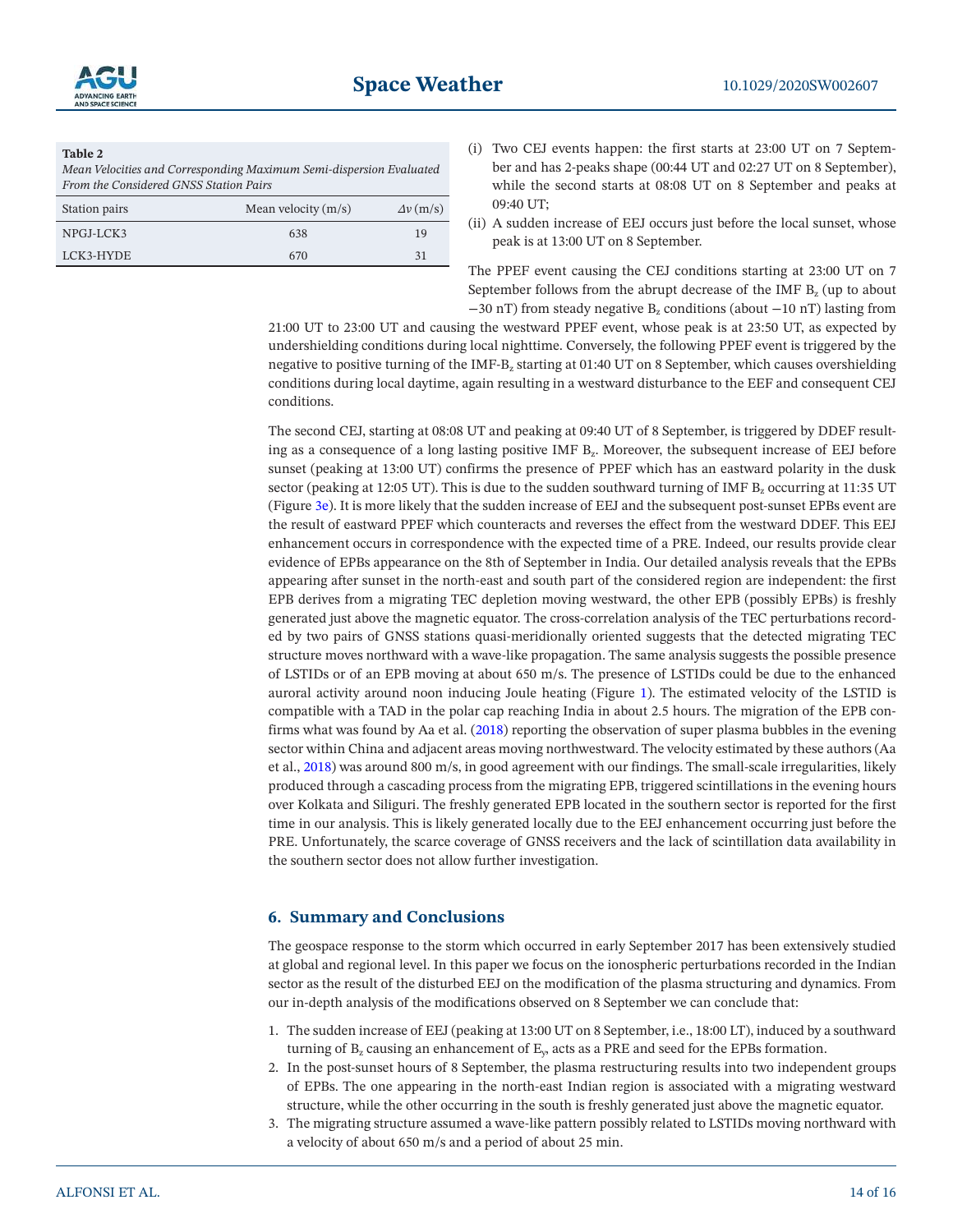

- 4. The combination of the aforementioned results confirms the presence of plasma structures moving northwestward.
- 5. The method here used to identify DDEFs and PPEFs from the overall ionospheric disturbance is promising to discriminate the prompt and delayed disturbance impacts on the low latitude electrodynamics.

# **Data Availability Statement**

The magnetometer and scintillation monitor data supporting the conclusions are available through this link: https://www.dropbox.com/sh/egb0uldqmn88o2a/AAB6138C6IObeaXob0jtNjcsa?dl=0.

## **References**

- Aa, E., Huang, W., Liu, S., Ridley, A., Zou, S., Shi, L., et al. (2018). Midlatitude plasma bubbles over China and adjacent areas during a magnetic storm on 8 September 2017. *Space Weather*, *16*, 321–331. https://doi.org/10.1002/2017SW001776
- Aa, E., Zou, S., Ridley, A. J., Zhang, S.-R., Coster, A. J., Erickson, P. J., et al. (2019). Merging of storm time midlatitude traveling ionospheric disturbances and equatorial plasma bubbles. *Space Weather*, *17*, 285–298. https://doi.org/10.1029/2018SW002101
- Aarons, J. (1991). The role of the ring current in the generation or inhibition of equatorial F layer irregularities during magnetic storms. *Radio Science*, *26*(04), 1131–1149. https://doi.org/10.1029/91RS00473
- Abdu, M. A. (2012). Equatorial spread F/plasma bubble irregularities under storm time disturbance electric fields. *Journal of Atmospheric and Solar-Terrestrial Physics*, *75–76*, 44–56.
- Abdu, M. A. (2019). Day-to-day and short-term variabilities in the equatorial plasma bubble/spread F irregularity seeding and development. *Progress in Earth and Planetary Science*, *6*(1), 11. https://doi.org/10.1186/s40645-019-0258-1
- Alfonsi, L., Spogli, L., Tong, J. R., De Franceschi, G., Romano, V., Bourdillon, A., & Mitchell, C. N. (2011). GPS scintillation and TEC gradients at equatorial latitudes in April 2006. *Advances in Space Research*, *47*(10), 1750–1757. https://doi.org/10.1016/j.asr.2010.04.020
- Basu, S., Basu, S., Valladares, C. E., Yeh, H. C., Su, S. Y., MacKenzie, E., & Groves, K. M. (2001). Ionospheric effects of major magnetic storms during the International Space Weather Period of September and October 1999: GPS observations, VHF/UHF scintillations, and in situ density structures at middle and equatorial latitudes. *Journal of Geophysical Research*, *106*(A12), 30389–30413. https://doi. org/10.1029/2001JA001116
- Biktash, L. Z. (2004). Role of the magnetospheric and ionospheric currents in the generation of the equatorial scintillations during geomagnetic storms. *Annales Geophysicae*, *22*, 3195–3202. https://doi.org/10.5194/angeo-22-3195-2004
- Booker, H. G., & Wells, H. W. (1938). Scattering of radio waves in the F region of ionosphere. *Terrestrial Magnetism and Atmospheric Electricity*, *43*, 249.
- Bornmann, P. L., Speich, D., Hirman, J., Matheson, L., Grubb, R., Garcia, H., & Viereck, R. (1996). "GOES x-ray sensor and its use in predicting solar-terrestrial disturbances," GOES-8 and beyond. In E. R. Washwell (Ed.), Proceedings of SPIE (Vol. 2812, pp. 291–298). https://doi.org/10.1117/12.254076
- Bougard, B., Sleewaegen, J. M., Spogli, L., Veettil, S. V., & Monico, J. F. (2011). *CIGALA: Challenging the solar maximum in Brazil with PolaRxS*. 24th International Technical Meeting of the Satellite Division of the Institute of Navigation 2011, ION GNSS 2011 (pp. 2572–2579).
- Cesaroni, C., Spogli, L., Alfonsi, L., De Franceschi, G., Ciraolo, L., Monico, J. F. G., & Bougard, B. (2015). L-band scintillations and calibrated total electron content gradients over Brazil during the last solar maximum. *Journal of Space Weather and Space Climate*, *5*, A36. https://doi.org/10.1051/swsc/2015038
- Chakraborty, S., Baker, J. B. H., Ruohoniemi, J. M., Kunduri, B. S. R., Nishitani, N., & Shepherd, S. G. (2019). A study of SuperDARN response to co-occurring space weather phenomena. *Space Weather*, *17*, 1351–1363. https://doi.org/10.1029/2019SW002179
- Ciraolo, L., Azpilicueta, F., Brunini, C., Meza, A., & Radicella, S. M. (2007). Calibration errors on experimental slant total electron content (TEC) determined with GPS. *Journal of Geodesy*, *81*(2), 111–120. https://doi.org/10.1007/s00190-006-0093-1

Eccles, J. V., St. Maurice, J. P., & Schunk, R. W. (2015). Mechanisms underlying the prereversal enhancement of the vertical plasma drift in the low-latitude ionosphere. *Journal of Geophysical Research: Space Physics*, *120*(6), 4950–4970. https://doi.org/10.1002/2014JA020664

- Fejer, B. G. (1991). Low latitude electrodynamic plasma drifts: A review. *Journal of Atmospheric and Terrestrial Physics*, *53*(8), 677–693. https://doi.org/10.1016/0021-9169(91)90121-M
- Fremouw, E. J., Leadabrand, R. L., Livingston, R. C., Cousins, M. D., Rino, C. L., Fair, B. C., & Long, R. A. (1978). Early results from the DNA Wideband satellite experiment—Complex-signal scintillation. *Radio Science*, *13*(1), 167–187. https://doi.org/10.1029/RS013i001p00167 Ghobadi, H., Spogli, L., Alfonsi, L., Cesaroni, C., Cicone, A., Linty, N., & Cafaro, M. (2020). Disentangling ionospheric refraction and dif-
- fraction effects in GNSS raw phase through fast iterative filtering technique. *GPS Solutions*, *24*(3), 1–13. Goswami, S., Paul, A., & Haldar, S. (2018). Study of relative performance of different navigational satellite constellations under adverse ionospheric conditions. *Space Weather*, *16*, 667–675. https://doi.org/10.1029/2017SW001762
- Jin, H., Zou, S., Chen, G., Yan, C., Zhang, S., & Yang, G. (2018). Formation and evolution of low-latitude F region field-aligned irregularities during the 7–8 September 2017 storm: Hainan coherent scatter phased array radar and digisonde observations. *Space Weather*, *16*, 648–659. https://doi.org/10.1029/2018SW001865
- Laken, B. A., & Čalogović, J. (2013). Composite analysis with Monte Carlo methods: An example with cosmic rays and clouds. *Journal of Space Weather and Space Climate*, *3*, A29. https://doi.org/10.1051/swsc/2013051
- Laundal, K. M., & Richmond, A. D. (2017). Magnetic coordinate systems. *Space Science Reviews*, *204*, 27–59. https://doi.org/10.1007/ s11214-016-0275-y
- Li, G., Ning, B., Otsuka, Y., Abdu, M. A., Abadi, P., Liu, Z., & Wan, W. (2020). Challenges to equatorial plasma bubble and ionospheric scintillation short-term forecasting and future aspects in east and southeast Asia. *Surveys in Geophysics*, 1–38. https://doi.org/10.1007/ s10712-020-09613-5
- Linty, N., Minetto, A., Dovis, F., & Spogli, L. (2018). Effects of phase scintillation on the GNSS positioning error during the September 2017 storm at Svalbard. *Space Weather*, *16*(9), 1317–1329. https://doi.org/10.1029/2018SW001940

### **Acknowledgments**

This work has been carried out as part of the International Space Science Institute (ISSI) project "Multi-technique Characterization of Near-Earth Space Environment" led by Prof. Ashik Paul, Institute of Radio Physics and Electronics, University of Calcutta. The material used in the paper is based on services provided by the GAGE Facility, operated by UNAVCO, Inc., with support from the National Science Foundation and the National Aeronautics and Space Administration under NSF Cooperative Agreement EAR-1724794. The interplanetary magnetic field and solar wind data are provided by Coordinated Data Analysis Web (CDAWeb, https://cdaweb.sci.gsfc.nasa.gov). The Sym-H data are provided by the World Data Center for Geomagnetism, Kyoto (http://wdc.kugi.kyoto-u.ac.jp/). The authors also thank the principal investigators and teams of the X-ray flux experiments on GOES 13 satellite (https://satdat.ngdc.noaa.gov/) and Daniel Weimer at Space Science Center and Engineering Research (Virginia Tech) who provided the ionospheric electrodynamic model. The magnetic field data from Tirunelveli and Alibag are provided by the Indian Institute of Geomagnetism. The authors thank Dr. Michela Ravanelli for her valuable support. The authors are grateful to Luigi (Gg) Ciraolo at the Abdus Salam International Center for Theoretical Physics for proving the software for TEC calibration and his valuable help about it.